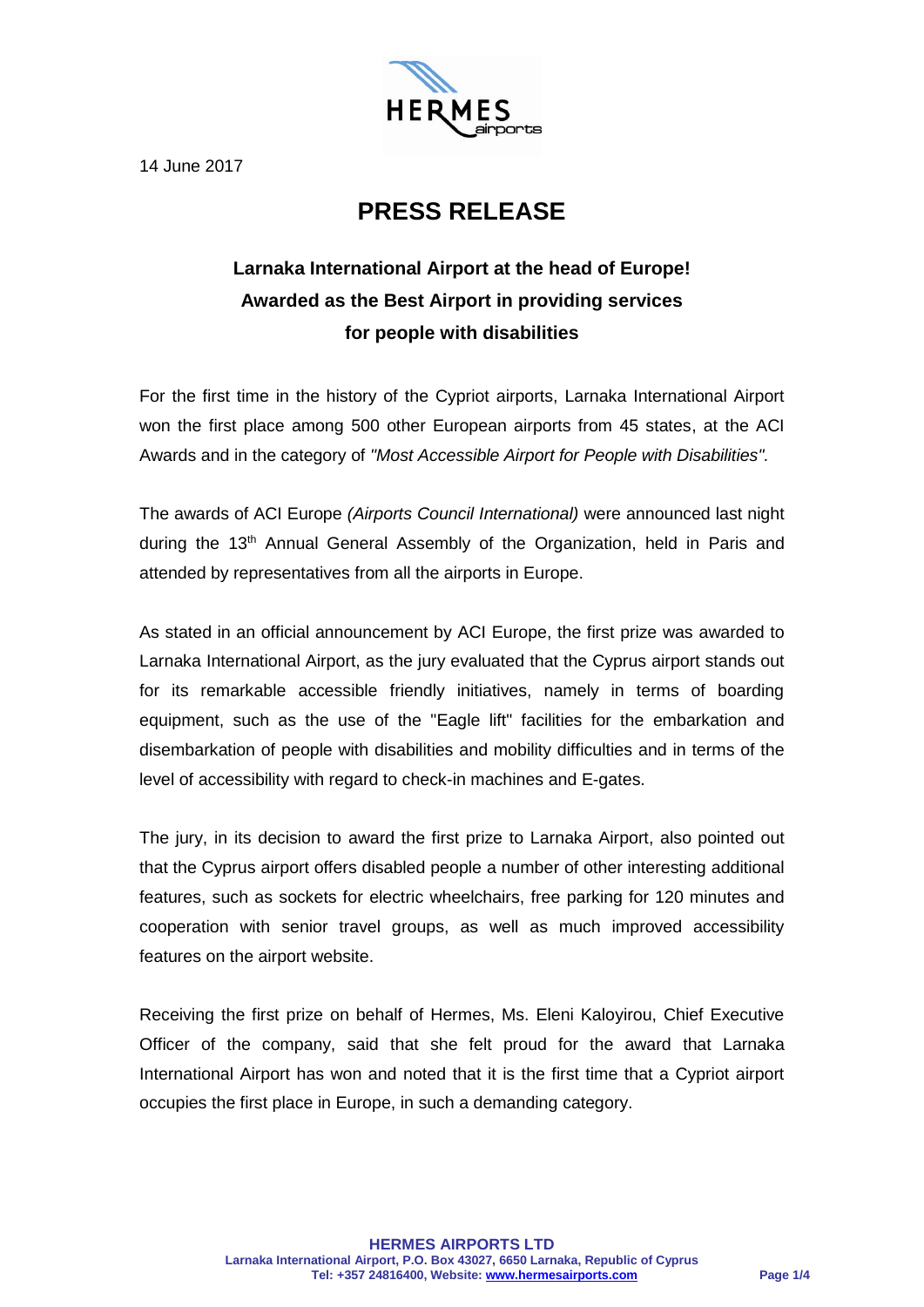

Ms Kaloyirou congratulated Ms Sophie Christofidou, Terminal Services Manager of Hermes Airports, also responsible for facilities and services for people with reduced mobility, as well as the company S & L Airport Services Ltd, who are responsible for the delivery of the services for people with disabilities at Larnaka Airport.

In addition, Ms Kaloyirou highlighted the strong commitment of Hermes to remain dedicated to the efforts for continuous improvement of this sector in providing high quality services to people with mobility problems or disabilities.

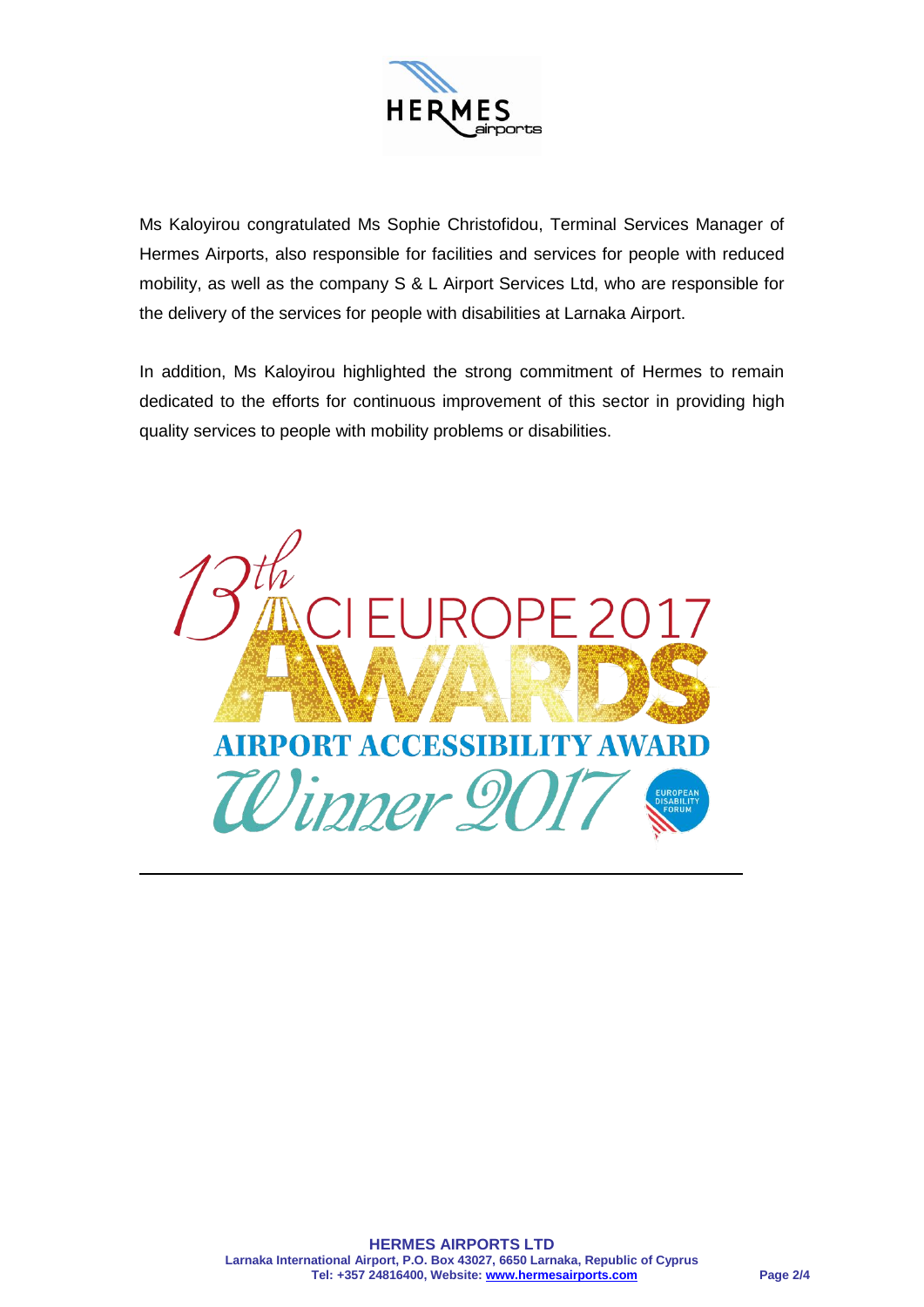